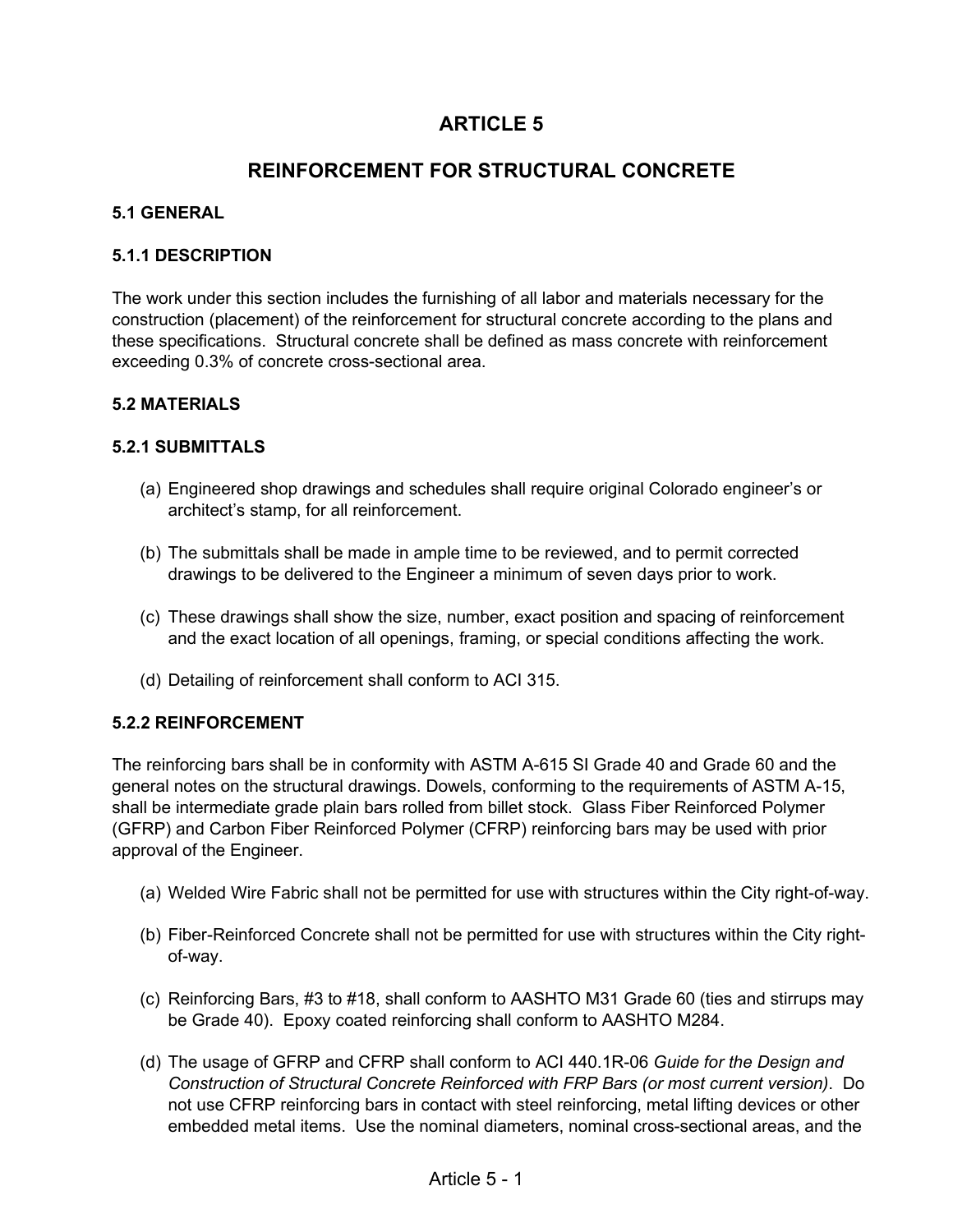mechanical properties of Fiber Reinforced Polymer (FRP) reinforcing bars in accordance with CDOT Specifications for the design of structural concrete.

### **5.2.3 CLEANING**

Reinforcement, prior to placement of concrete, shall be free from rust, scale, oil, ice, or other coatings that will destroy or reduce the bond, including mortar from previous concrete pours.

#### **5.2.4 MATERIALS FOR ACESSORIES**

Where the concrete surface will be exposed to the weather in the finished structure, the portions of all accessories in contact with the formwork shall be galvanized or shall be made of plastic. Where the concrete surface will be exposed to plant water, all accessories in contact with formwork shall be stainless steel or plastic.

#### **5.2.5 EXPANSION DOWELS**

Smooth steel dowels conforming to AASHTO M183 with gage metal or PVC sleeves. Size, number and spacing as noted on the drawings.

### **5.2.6 CONCRETE**

Conform to the requirements of ARTICLE 4 - CONCRETE. Calcium chloride shall not be used in reinforced concrete.

#### **5.3 CONSTRUCTION REQUIREMENTS**

#### **5.3.1 GENERAL**

See Article 4 – CONCRETE for construction requirements for the concrete portion of structural concrete.

#### **5.3.2 REBAR PREPARATION**

#### **5.3.2.1 Tie Bars, Bar Supports and Wire Ties**

Place reinforcement to maintain minimum coverages as indicated for concrete protection. Arrange, space, and securely tie bars and bar supports to hold reinforcement in position during concrete placement operations. Set wire ties so ends are directed into concrete, not toward exposed concrete surfaces.

#### **5.3.2.2 Bending**

Reinforcement shall be bent cold. **The use of heat in bending bars shall not be permitted.** Bars shall be full length required and accurately bent to details. All bent bars shall be manufactured in accordance with the recommendations of the Concrete Reinforcing Steel Institute (CSRI). No bars partially embedded in concrete shall be field bent except as shown on the drawings or specifically permitted by the Engineer.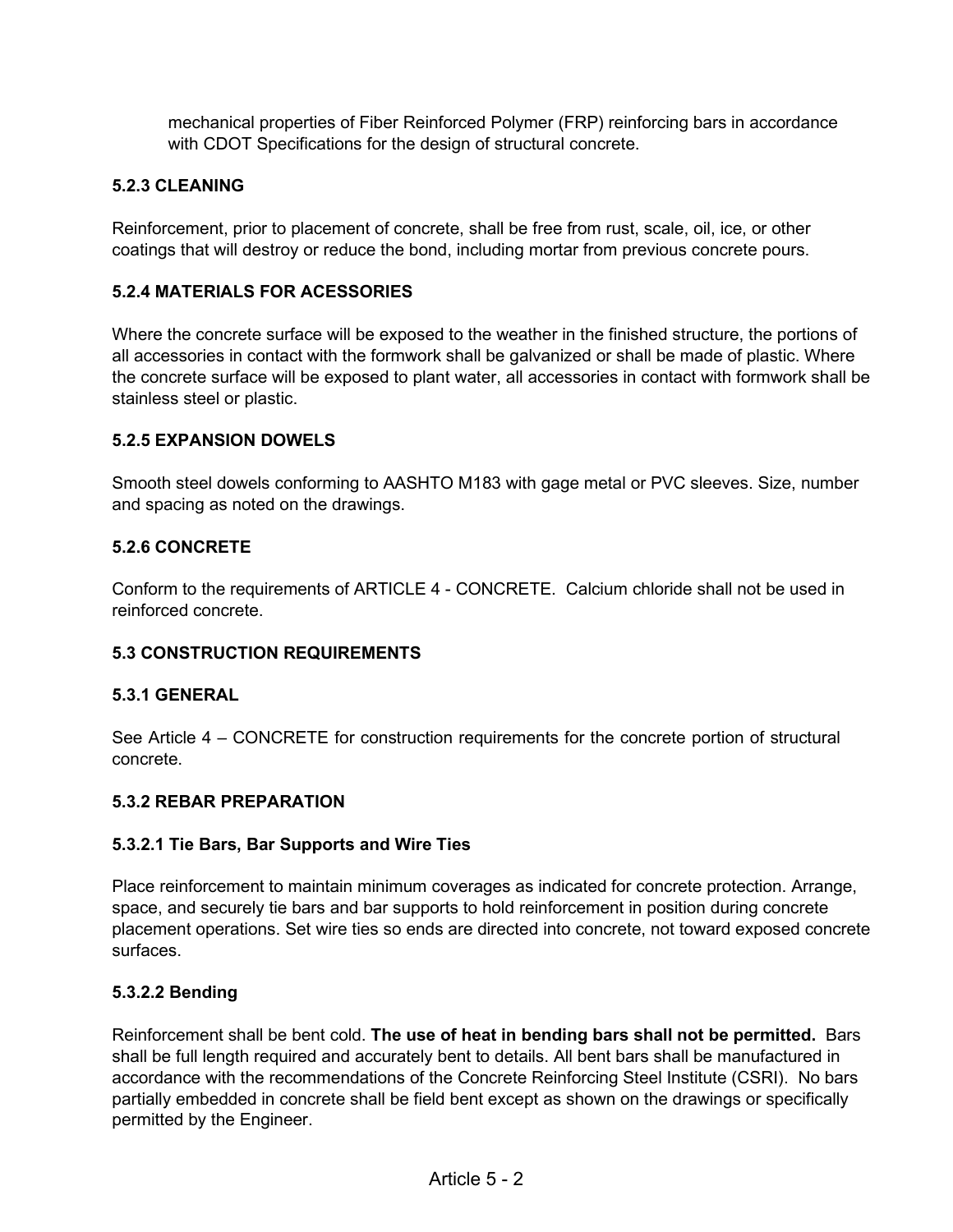## **5.3.2.3 Placing**

Comply with Concrete Reinforcing Steel Institute's (CRSI's) recommended practice for "Placing Reinforcing Bars," for details and reinforcement placement and supports, and as specified. Reinforcement shall be accurately located in forms and firmly held in place before and during the depositing of concrete by means of metallic supports, metal chairs, spacer bars, tie wire or other devices adequate to ensure against displacement during the course of construction.

Exposed reinforcing bars intended for bonding with future extensions shall be protected from corrosion by adequate covering.

### **5.3.2.4 Preventing Displacement**

All reinforcing bars shall be positioned, supported, secured and wired together to prevent displacement by construction loads or the placing of concrete. On ground, and where necessary, supporting concrete blocks shall be used. Over formwork, bar chairs, metal chairs, runners, bolsters, spacers, and hangers shall be furnished, as approved by the Engineer.

#### **5.3.2.5 Offsetting Bars**

Vertical bars in columns shall be offset to permit the bars to be adjacent and in contact at splices.

#### **5.3.2.6 Splicing**

Wherever it is necessary to splice reinforcement other than as shown on the drawings, the character of the splice shall be approved by the Engineer on the basis of allowable bond stress in the reinforcement at the splice. Splicing shall not be made at points of maximum stress nor shall adjacent bars be spliced at the same point. Laps in tension splices shall be 36-bar diameters or 30 bar diameters in compression, or as specified.

#### **5.3.2.7 Cover**

The minimum clear cover for reinforcing steel shall be as specified in ACI 301, Section 5.5, and as shown below, unless otherwise shown on the plans.

| Location                                                        | <b>Minimum Cover</b> |
|-----------------------------------------------------------------|----------------------|
| Bottom bars on soil bearing foundation and slabs                |                      |
| Bars adjacent to surfaces exposed to weather on earth backfill: |                      |
| Bars more than 3/4" diameter                                    | יי כ                 |
| Bars 3/4" or less in diameter                                   | $1 - 1/2"$           |
| Interior Surfaces: Slabs, walls, joints with 1-3/8" diameter    | 3/4"                 |
| or smaller bars                                                 |                      |

#### **Table 5.1.** Minimum clear cover

#### **5.4 METHOD OF MEASUREMENT**

The contract quantities to be paid for under this item shall be according to the Article  $4 -$ CONCRETE Section 4.4 METHOD OF MEASUREMENT.